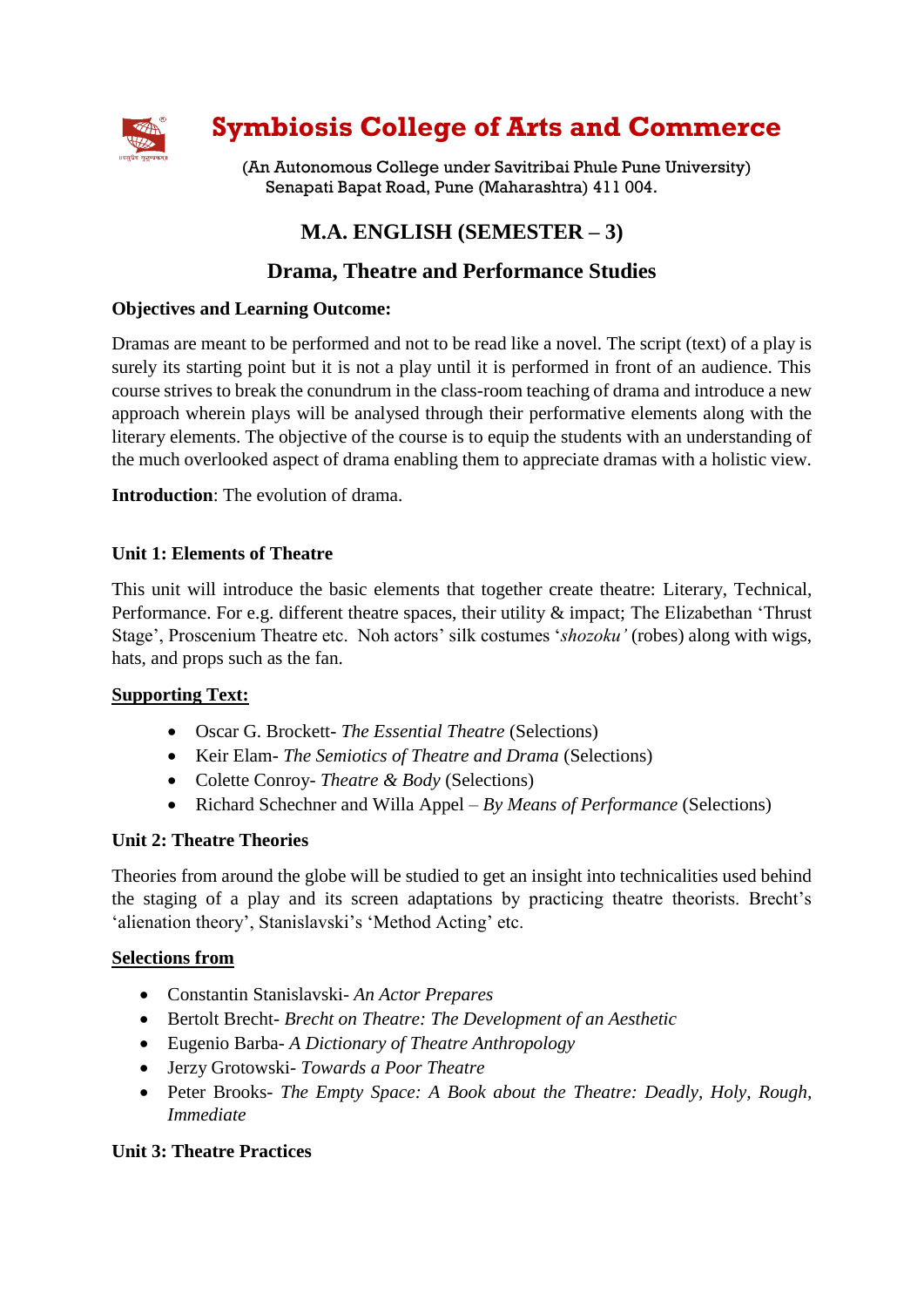Popular Theatre forms from different parts of different continents will be studied and plays from each will be discussed while teaching the theatres of the regions with the help of audio visuals. For e.g. 'Commedia dell'rte' of Italy, 'Tamasha' from India, 'Ghanaian Theatre' of Africa, and 'Broadway' of America etc.

European: Greek, Roman, Italian Commedia dell'arte, French Baroque, Spanish Golden age, British (Medieval, Renaissance, Restoration, Neoclassical, Modern, post-modern), Avantgarde.

African: Ancient Egyptian, Ghanaian, Yoruba Asian: Indian (Sanskrit, Folk, Modern, Street theatre), Japan (Noh, Kabuki) American: Broadway, Theatre of the oppressed

#### **Selections from**

Oscar G. Brockett and Franklin Hildy- *History of Theatre*

## **Unit 4: Drama under Study**

Popular plays will be analysed through the understanding students have developed in the previous units. The plays will be analysed thematically as well as theatrically. This will serve as a prototype for the students in the application of theatrical understanding of drama on plays.

## Drama under Study:

- o Sophocles *Oedipus Rex*
- o William Shakespeare *Julius Caesar*
- o Bertolt Brecht *Mother Courage and her Children*
- o Samuel Beckett *Endgame*
- o Harold Pinter **-** *The Birthday Party*
- o Vijay Tendulkar **-** *Ghasiram Kotwal*
- o Garcia Lorca *Blood Wedding*
- o Wole Soyinka **-** *The Lion and the Jewel*

## **Performances:**

- Oedipus Rex <https://www.youtube.com/watch?v=uLeagWjOPek>
	- <https://www.youtube.com/watch?v=u9uV7gCU4Ig>
- *Julius Caesar - <https://www.youtube.com/watch?v=5X2l1YFuM-w>*
- *<https://www.youtube.com/watch?v=HnDnakh9hPY>*
- *Ghasiram Kotwal -* <https://www.youtube.com/watch?v=T-buDTixgc0>
- *Blood Wedding* <https://www.youtube.com/watch?v=hgGdwW8LkZA>
- *The Lion and the Jewel-* [https://www.youtube.com/watch?v=bdcrJqHNi\\_Y](https://www.youtube.com/watch?v=bdcrJqHNi_Y)
- *Endgame-*<https://www.youtube.com/watch?v=ok7Vc3jczNg> https://www.youtube.com/watch?v=RNoRxYuBAN4
- *The Birthday Party* <https://www.youtube.com/watch?v=ap1g5AqMhy0>
- Mother Courage and Her Children [-https://www.youtube.com/watch?v=ysyQwTnbpZE](https://www.youtube.com/watch?v=ysyQwTnbpZE)

## **Recommended Readings:**

- Alternberd, Lynn, Lewis, Leslie L. *A Handbook for the Study of Drama.* New York: Macmillan, 1966.
- Argyle, Michael. *Bodily Communication.* London: Metheun, 1974.